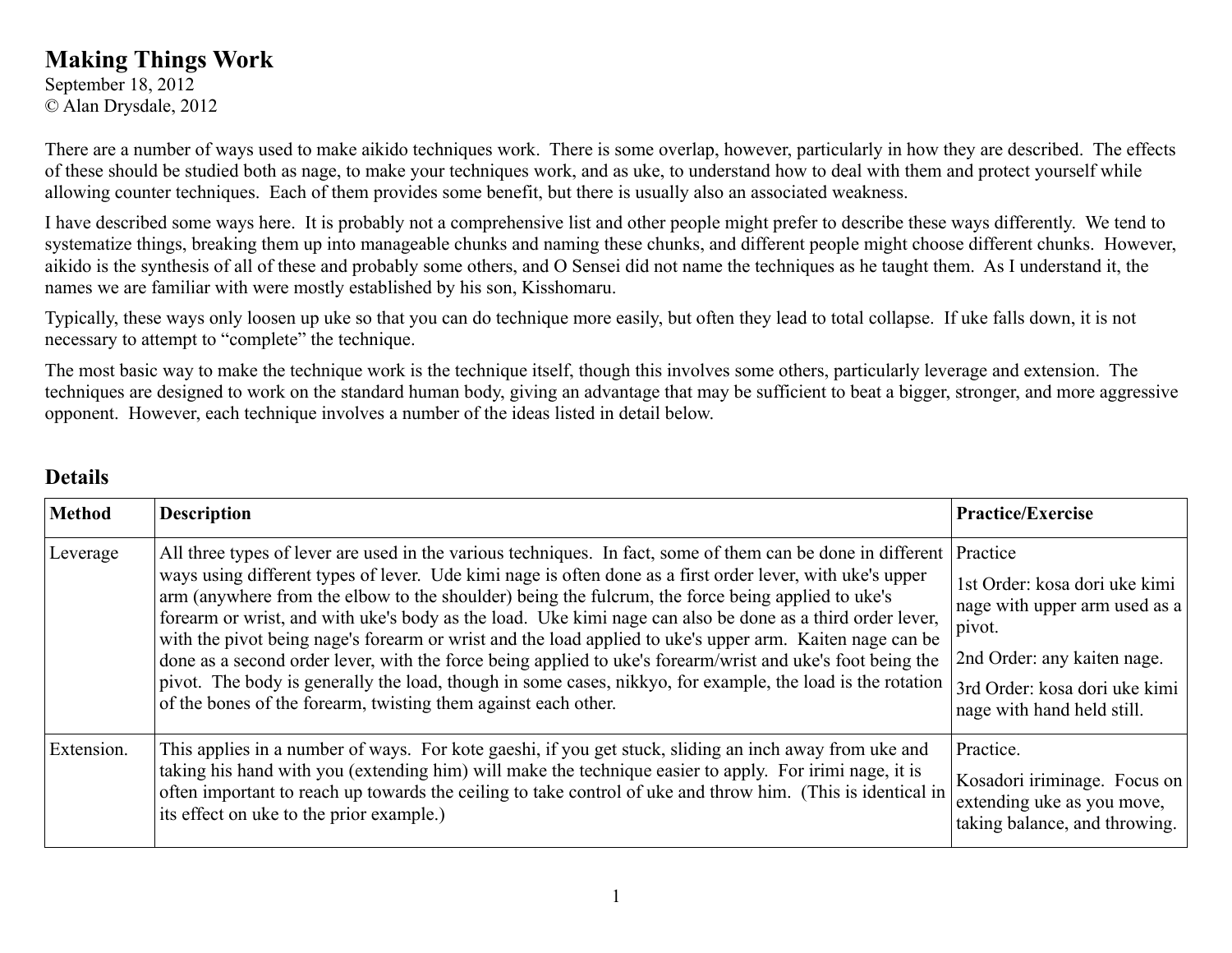|                | Often we want to change the degree of extension. For example, in defending against a tsuki we want to<br>reach out to make contact with uke's arm as soon as possible - early contact allows us both to more easily<br>perturb his movement, and gives us a long time to influence him (building our momentum and deflecting<br>his momentum). Shortening our extension brings him in to our power zone, where we can do more to<br>him with less effort and risk of damage to ourselves. Of course, shortening our extension too much will<br>be detrimental. We may want to extend again as we throw.                                                      |                                                                                                                                                                                                                                                   |
|----------------|--------------------------------------------------------------------------------------------------------------------------------------------------------------------------------------------------------------------------------------------------------------------------------------------------------------------------------------------------------------------------------------------------------------------------------------------------------------------------------------------------------------------------------------------------------------------------------------------------------------------------------------------------------------|---------------------------------------------------------------------------------------------------------------------------------------------------------------------------------------------------------------------------------------------------|
| Atemi          | This is often used in applying a technique. It can be used in several ways: as a sensory distraction, as an<br>application of pain (see below) to whittle away an opponent's ability to fight, or as a finishing technique<br>(disabling or even killing the opponent). Generally in aikido, the first is focused on, but the other<br>applications should not be forgotten. It can also take away uke's ability to see, momentarily or for a<br>longer time, such as an atemi to the face or eyes. Atemi can move uke in a particular direction.<br>Atemi is generally with the hand, but the elbow, foot, knee, shoulder, head, and hip can all be used to | Practice<br>Yokomen uchi kote gaeshi.<br>Focus on moving their head<br>back, then atemi to the ribs.                                                                                                                                              |
|                | effect.                                                                                                                                                                                                                                                                                                                                                                                                                                                                                                                                                                                                                                                      |                                                                                                                                                                                                                                                   |
| Pain           | Pain can be applied as an inherent part of the technique, e.g. nikkyo, sankyo, and yonkyo, or to help the<br>technique along, as in an atemi. People tend to flinch away from pain, though a few people lean into it to<br>give them an advantage in a fight. Extreme pain can render somebody unable to fight, but aikido rarely<br>focuses on this.                                                                                                                                                                                                                                                                                                        | Practice.<br>Nikkyo - moving uke back,<br>forwards, up and down.                                                                                                                                                                                  |
| Kuzushi        | This translates as "undermining" (per Jun Akiyama, personal communication), though I was initially told<br>it meant unbalancing, and perhaps has some of those aspects. For example, in tenchinage, you can bend<br>uke backwards (undermining his structure) without knocking him off balance. This makes it easier to<br>then throw him down, but does not necessarily make him fall. Similarly, in nikkyo, uke's body is twisted<br>up and while it can still be on balance, uke becomes easy to move.                                                                                                                                                    | Practice<br>Ryote tori tenchi nage,<br>bending them back over then<br>throwing them sideways<br>(after Toyoda Sensei).                                                                                                                            |
| <b>Balance</b> | Uke can be pushed or drawn off balance. If his center of mass falls outside of the line drawn around<br>ukes feet, he will either fall or move. More generally, if the line of force from uke's center falls outside<br>the box, he will either fall or move. If uke has momentum, the line of force from his center of mass is<br>not vertically under his body, so he can still fall over even with his center over his feet.<br>Balance can also be used to move uke in a particular direction.                                                                                                                                                           | Exercise<br>Ryote tori. Push to the 4<br>corners and feel the<br>resistance. In particular study<br>how the resistance to<br>movement changes according<br>to the orientation of the force<br>vs the orientation of the line<br>through the feet. |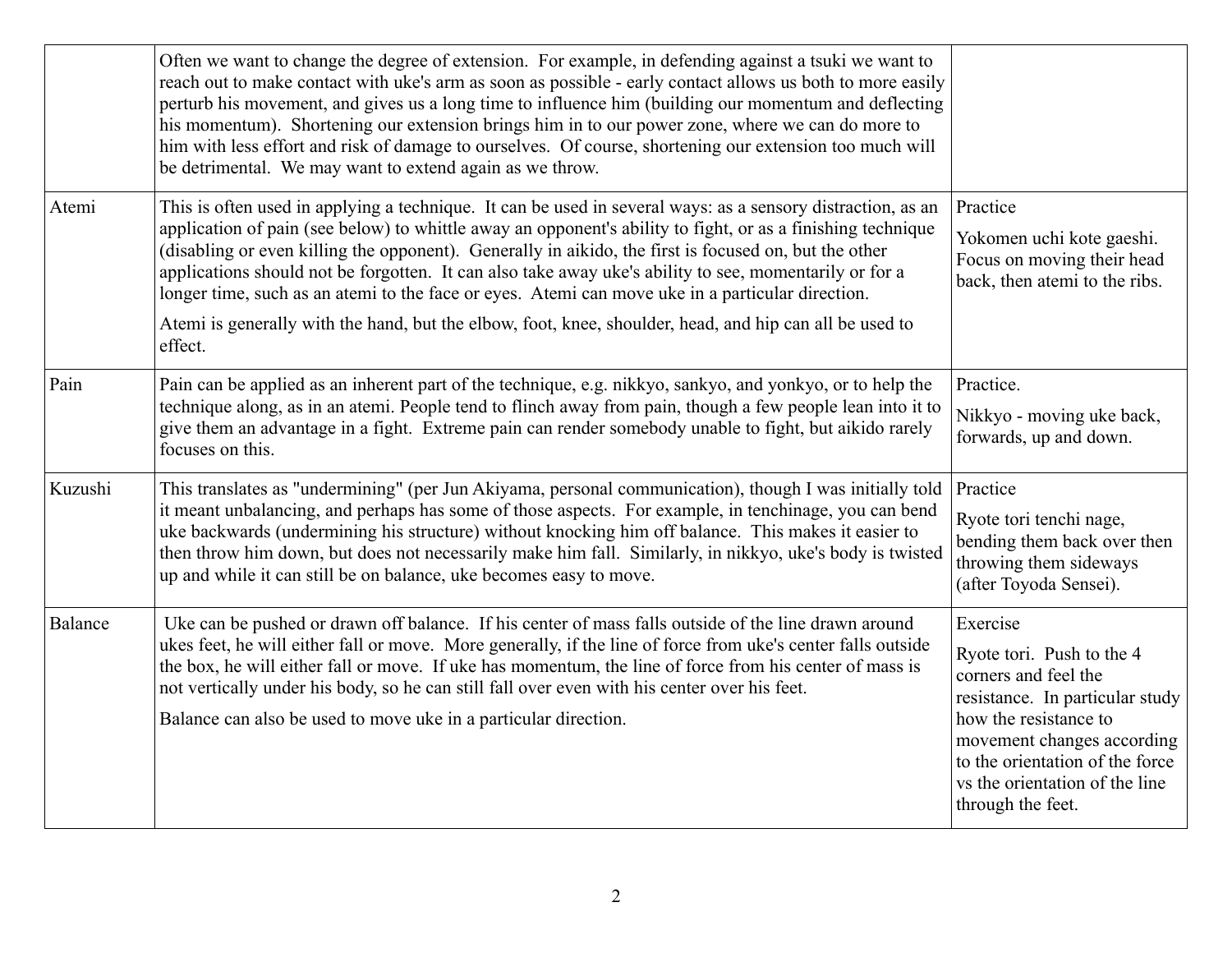| Disturbing<br>mental<br>equilibrium | This can be affected in many ways, including atemi and pain (addressed above), threats, surprise, and<br>perceptual confusion. It is heavily dependent on uke's internal state. A well-centered mind is more<br>difficult to disturb than a poorly centered one. This can be done in many ways, including getting the sun<br>behind you (and so in your opponent's face), taking the high ground (physically or culturally), and<br>becoming physically more imposing (e.g. standing up straight and wearing clothes considered<br>threatening, like a hoodie).                                                                                                                                                                                                                                                                                                                                                                                                                                                                                                                                                                                                                                                                                                                                                                                                                 |                                                                                                                                                                                                                                                                                                                                                                                                                            |
|-------------------------------------|---------------------------------------------------------------------------------------------------------------------------------------------------------------------------------------------------------------------------------------------------------------------------------------------------------------------------------------------------------------------------------------------------------------------------------------------------------------------------------------------------------------------------------------------------------------------------------------------------------------------------------------------------------------------------------------------------------------------------------------------------------------------------------------------------------------------------------------------------------------------------------------------------------------------------------------------------------------------------------------------------------------------------------------------------------------------------------------------------------------------------------------------------------------------------------------------------------------------------------------------------------------------------------------------------------------------------------------------------------------------------------|----------------------------------------------------------------------------------------------------------------------------------------------------------------------------------------------------------------------------------------------------------------------------------------------------------------------------------------------------------------------------------------------------------------------------|
| Kiai                                | This is a sort of distraction, like an auditory atemi. I discount stories of kiai knocking birds out of trees<br>as hyperbole, but a kiai can be distracting. In this aspect, it is a subset of disturbing mental equilibrium,<br>but it also can help nage focus his efforts, both physical and mental, and has some prominence in the<br>literature. (While the prominence is more in other arts than aikido, there is ample evidence that O Sensei<br>used lots of kiai.)<br>In some karate kata, a foot stamp is used as a distraction. This does indeed work, and would be sort of<br>a kiai.                                                                                                                                                                                                                                                                                                                                                                                                                                                                                                                                                                                                                                                                                                                                                                              |                                                                                                                                                                                                                                                                                                                                                                                                                            |
| Momentum                            | Momentum, particularly with changing vectors, is used in all throws. Typically, nage builds momentum Practice<br>and then passes it to uke, overloading his ability to adjust to it. Ideally, uke also contributes his own<br>momentum, which nage then redirects to accomplish uke's downfall.                                                                                                                                                                                                                                                                                                                                                                                                                                                                                                                                                                                                                                                                                                                                                                                                                                                                                                                                                                                                                                                                                 | Shomen uchi kote gaeshi,<br>starting from static contact,<br>nage moving, then moving<br>uke.                                                                                                                                                                                                                                                                                                                              |
| Sente                               | Timing is a critical part of any technique, particularly any throw. If uke is given time to resist, any<br>technique, even pain compliance techniques like nikkyo, are harder to do. Even things like absorbing a<br>punch depend on timing. Houdini died when punched before he was ready. Typically, aikido techniques<br>are initially taught with a middle timing (sen no sen) where nage blends with uke's attack and redirects it.<br>However, middle timing is generally the least desirable one. Early timing (sen sen no sen) involves<br>"beating uke to the punch", moving and taking control before uke expects it and before his full force has<br>developed. Late timing involves moving to let uke expend his full force, generally overextending him a<br>little (or a lot), and then taking control.<br>Often, rather than an extreme difference in timing, all that is needed is a slight change.<br>The key to sente is to see what uke is going to do before he does it, ideally before he realizes what he is<br>going to do. You have to practice reading his body language.<br>Besides this small scale sente, there is a longer scale that is important. Musashi talks about "collapse".<br>When uke collapses, drive in and finish the technique. If you pause even slightly, he may recover, and<br>things may not go as well the second time around. | Practice<br>Shomen uchi irimi nage,<br>early, middle, and late.<br>Irimi movement to one side or<br>the other from shizenhontai.<br>Uke is to step and tag you.<br>You must move to evade his<br>tagging. If you move too<br>early, he will follow and tag<br>you. If you move too late, he<br>will tag you where you stand.<br>Kosa dori or katate tori.<br>Move your hand and hip just<br>a little as they grab, then do |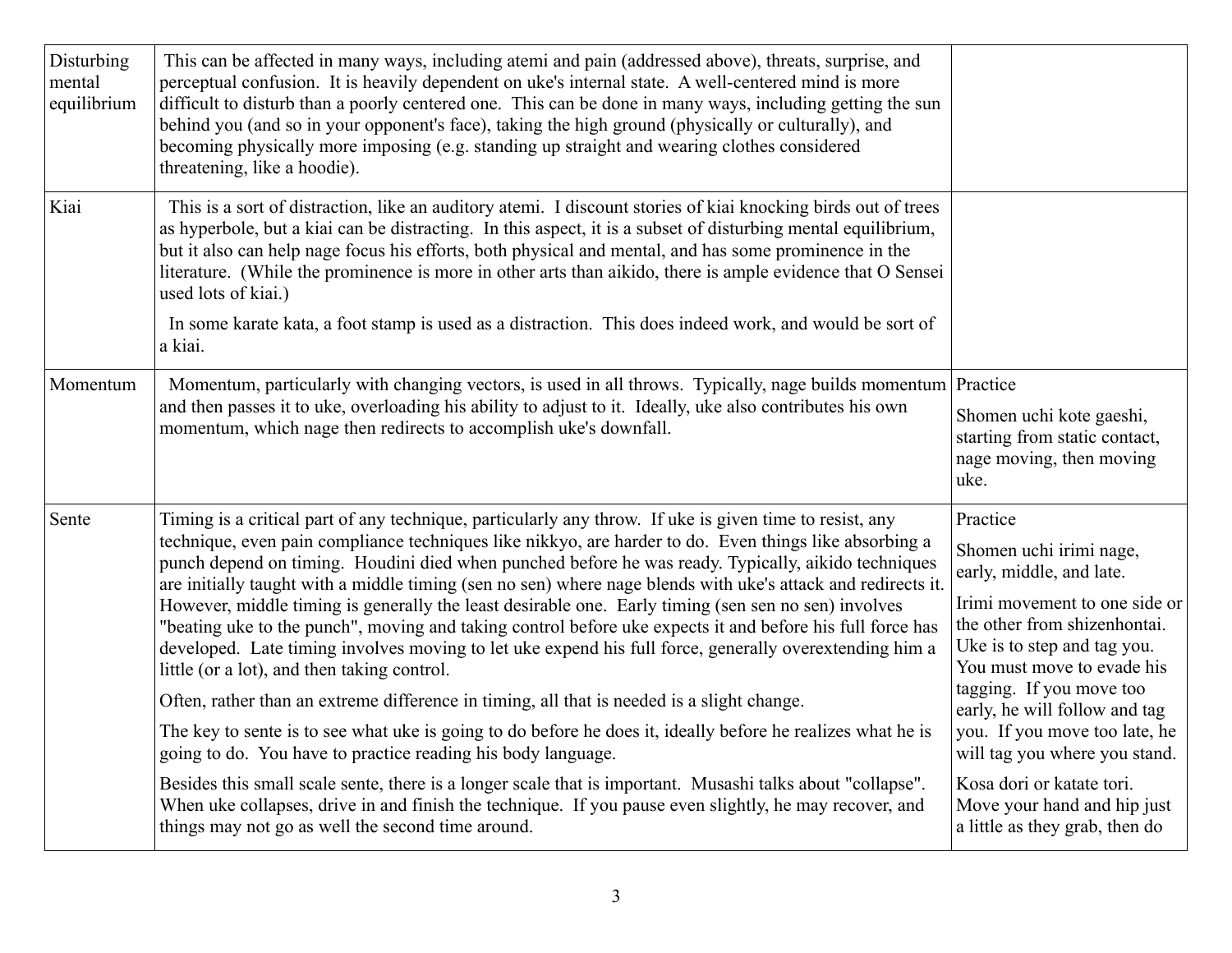|                            |                                                                                                                                                                                                                                                                                                                                                                                                                                                                                                                                                                                      | technique. Compare to them<br>just grabbing and getting set.                                                                              |
|----------------------------|--------------------------------------------------------------------------------------------------------------------------------------------------------------------------------------------------------------------------------------------------------------------------------------------------------------------------------------------------------------------------------------------------------------------------------------------------------------------------------------------------------------------------------------------------------------------------------------|-------------------------------------------------------------------------------------------------------------------------------------------|
| Attack the<br>corners      | Generally, we want to affect uke's center. However, particularly for a big uke, this is hard to move.<br>Hence we tend to attack the corners. Move the corners, and this is transmitted to the center.<br>This is part of what Ikeda does. He pushes against one corner, then another. It is particularly effective as                                                                                                                                                                                                                                                               | Morote tori kokyu nage.<br>Moving body off-line then<br>pushing.                                                                          |
|                            | it is done imperceptibly, so that uke is just not set up to resist any more.                                                                                                                                                                                                                                                                                                                                                                                                                                                                                                         |                                                                                                                                           |
| Steering uke               | If you push directly at a bigger uke and he pushes back, he will push you over. If you get an angle on<br>uke's arm, and push at the end of that, you have a lot of leverage (as long as his arm is stiff), and if you $_1$<br>line up your power to be strong that way, you will easily overpower a much stronger uke.                                                                                                                                                                                                                                                              | Kokyu ho                                                                                                                                  |
| Connection                 | We can be closely or loosely connected to uke. If we are closely connected, a 1" movement causes a<br>similar movement in uke's center. With leverage, it can even be greater. We can connect, taking out the<br>slack, in a number of ways, e.g. by moving our arm until there is no more movement then moving our<br>center, or by twisting uke's arm until there is no more movement then moving our center.                                                                                                                                                                      | Move uke's arm, and move<br>uke's center through his arm.<br>Try with the arm in a natural<br>position, and then twisted up<br>awkwardly. |
|                            | In some positions, it is easier to get good connection with uke not being able to do much about it.<br>Pushing uke arm behind uke's shoulder, for example, forces him to turn his body. Pushing it the other<br>way allows him to turn his body or rotate his arm at the shoulder and not move his body at all.                                                                                                                                                                                                                                                                      |                                                                                                                                           |
|                            | Sometimes I talk about not pushing a chain. A chain is strong in tension and has no strength in<br>compression. If you take the slack out of uke's arm, you transmit all of your motion to uke.                                                                                                                                                                                                                                                                                                                                                                                      |                                                                                                                                           |
|                            | Connection is strongest with middle timing (sen no sen). Often, people move too soon, trying to use<br>sen sen no sen, so that uke doesn't follow, and there is not much connection. You can not use sen sen no<br>sen unless you can also make the connection                                                                                                                                                                                                                                                                                                                       |                                                                                                                                           |
| Misdirection<br>(feinting) | This is Sun Tsu's classic "make a noise in the west and strike in the east". I also sometimes refer to it as<br>"bait and switch". For example, in kosa dori ikkyo irimi, I might offer my hand at a middle height, and<br>as uke grasps it, move it higher and perhaps off line. Similarly, for katate tori tenchinage, I might offer<br>my left hand, and as uke comes to grasp it, move it to the side, just out of reach, and step in with my right you make contact.<br>hand, connect to uke's arm, and throw by stepping in.<br>Remember that misdirection can work both ways. | Kosa dori ikkyo. Offer<br>middle, move to high as uke<br>grabs it. Slide to the side as                                                   |
| Force                      | Use of force is usually disparaged in aikido, and generally only works when nage is bigger and stronger<br>than uke, in fact it is often not considered to be aikido at all. However, all aikido techniques do involve                                                                                                                                                                                                                                                                                                                                                               | Let uke grab you, and see<br>how hard it is to move him.                                                                                  |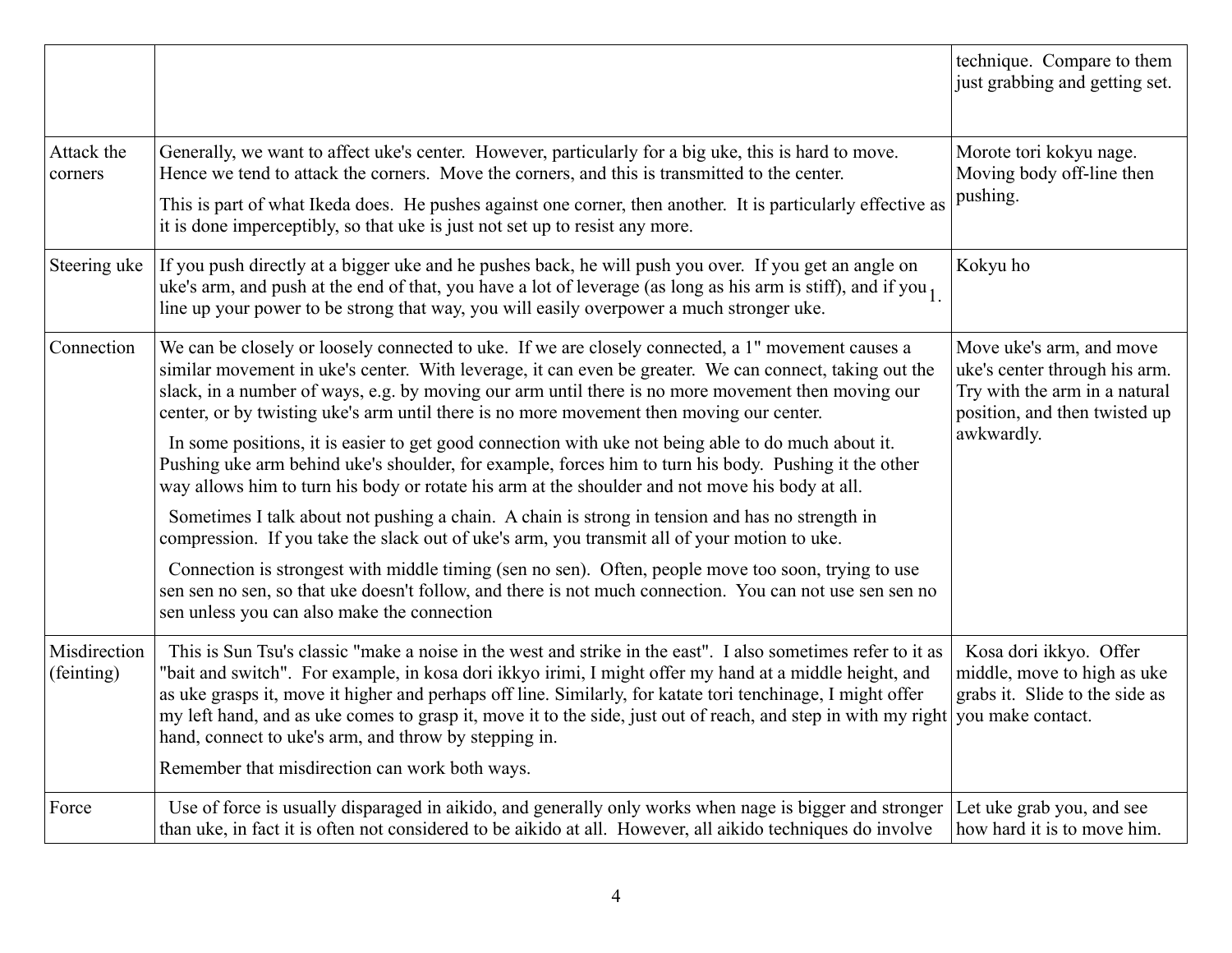|                     | application of force, though judiciously and more to steer uke than to directly oppose his force. Force in<br>aikido should generally be generated by the legs. The arms should generally be connectors, transmitting<br>the force generated by the legs.<br>Stance and posture are critical to application of force. We want to generate force along the longest line<br>between our feet, and to have our feet far enough apart to generate adequate force. We want to apply<br>force to the shortest line between uke's feet, generally at a right angle to their longest line. (However, a<br>long strong stance is also slower, so we do not want to overdo it.) | Then move your body to 90<br>degrees and try again. Try<br>pushing directly at uke, then<br>at 90 degrees with the feet the<br>same, then with feet at 90<br>degrees also.                                                                                                                                                                                  |
|---------------------|-----------------------------------------------------------------------------------------------------------------------------------------------------------------------------------------------------------------------------------------------------------------------------------------------------------------------------------------------------------------------------------------------------------------------------------------------------------------------------------------------------------------------------------------------------------------------------------------------------------------------------------------------------------------------|-------------------------------------------------------------------------------------------------------------------------------------------------------------------------------------------------------------------------------------------------------------------------------------------------------------------------------------------------------------|
|                     | Generally, you want to apply force at 90 degrees to uke's arm (attacking the corners – see above). E.g.,<br>try different angles of force during the actual throw for kote gaeshi. If you push more inwards, uke can<br>just allow his arm to bend at the elbow. If you push more outwards, uke can allow his arm to straighten<br>(though this does expose his elbow to hyperextension). If you rotate uke's hand at 90 degrees to his<br>forearm, you do several things: twist the bones like a reverse nikkyo (pain and taking out the slack), and<br>work at the most favorable angle to apply force to him.                                                      |                                                                                                                                                                                                                                                                                                                                                             |
|                     | Generally, you want to apply force without using your arms a lot. Instead of using your upper body<br>strength, step forwards while extending with your arms. This allows you to use your entire body<br>momentum, to drive from your legs, and often to use gravity as well. I suspect that there is better<br>impedance matching also. Using our arms as the motive force will often move part of uke too fast while<br>not moving his body (center), but moving your body to move them moves them at about the right speed.                                                                                                                                        |                                                                                                                                                                                                                                                                                                                                                             |
| Gravity             | Gravity is free, though to use it you have to have something high, so that it can be brought low.<br>Typically, in aikido we want to load up uke with our weight in a fashion that is awkward for him to carry,<br>compromising his position. Try getting close to uke and pressing down on his shoulders. He won't<br>move. Try pressing down on an extended arm, and he will be forced to move.                                                                                                                                                                                                                                                                     | Kosa dori irimi nage when<br>uke has a firm grip.                                                                                                                                                                                                                                                                                                           |
| Sensory<br>overload | This was touched on above, but I want to particularly address overloading uke's proprioception system.<br>You can do this by rapidly changing direction, such as shaking uke's arm.                                                                                                                                                                                                                                                                                                                                                                                                                                                                                   | If you take uke's hand for<br>kote gaeshi and give him time<br>to set, you can just apply the<br>technique and rotate the hips<br>to take him to the floor. (I.e.,<br>use technique, leverage, and<br>applying force from the legs<br>through the arms.) If you<br>shake uke's arm as fast as you<br>can, then rotate, uke will be<br>much easier to throw. |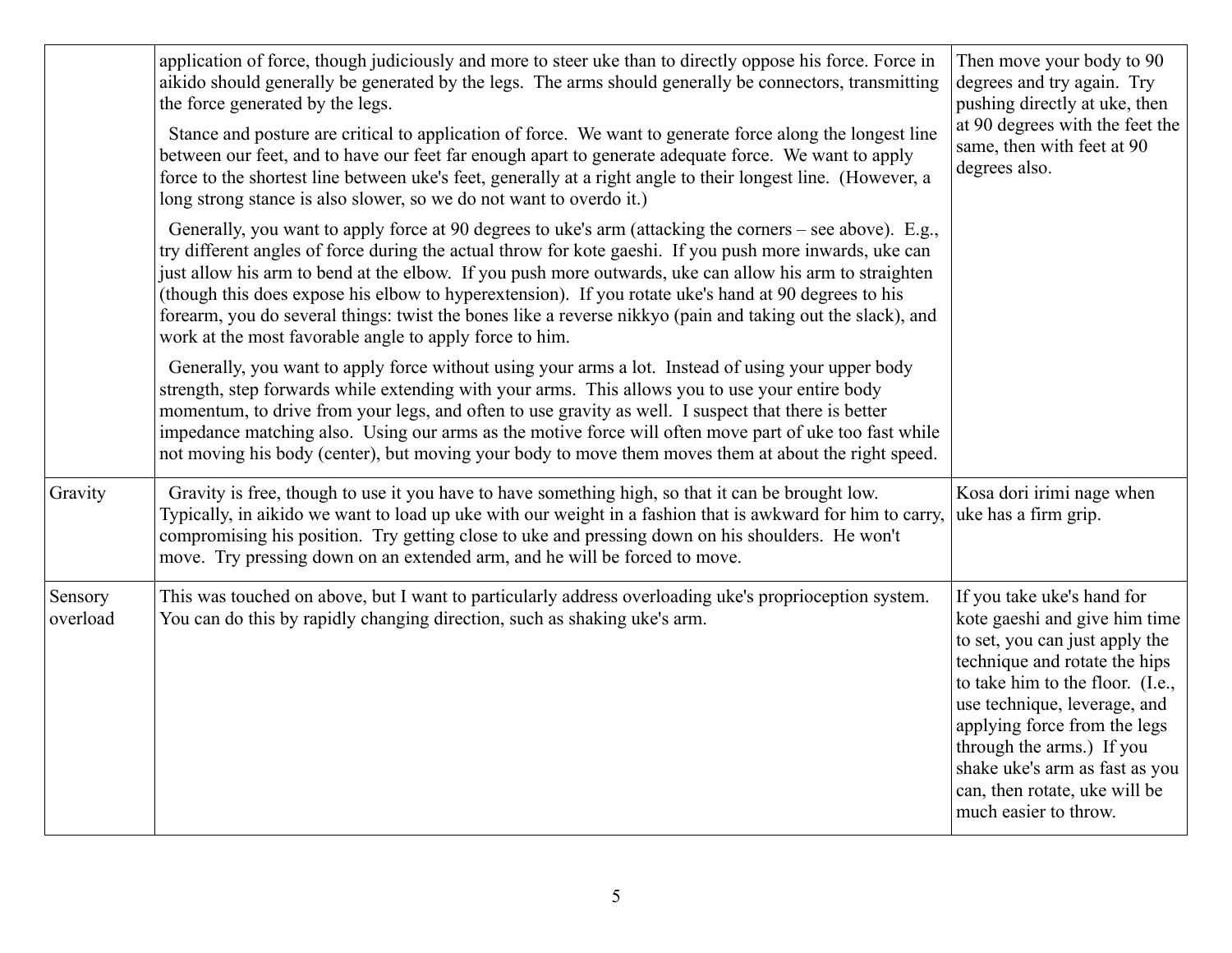| Twitch<br>reflexes.                                | When you move suddenly, uke reflexively compensates. If you make them twitch in the right direction,<br>it can help you do technique.                                                                                                                                                                                                                                                                                                                                                                                                                                                                                                                                                                                                                                                                                                                                                                                                                                                                                                                                                                                                                          | If you do katate tori gyaku<br>hanmi kokyu nage by moving<br>offline, and then bounce uke's<br>arm down, if he is holding<br>strongly his muscles will<br>contract to resist the push. If<br>the push is at the end of his<br>arm, he will be taken off<br>balance by his own reaction,<br>perhaps enough to throw him.                                                                                                              |
|----------------------------------------------------|----------------------------------------------------------------------------------------------------------------------------------------------------------------------------------------------------------------------------------------------------------------------------------------------------------------------------------------------------------------------------------------------------------------------------------------------------------------------------------------------------------------------------------------------------------------------------------------------------------------------------------------------------------------------------------------------------------------------------------------------------------------------------------------------------------------------------------------------------------------------------------------------------------------------------------------------------------------------------------------------------------------------------------------------------------------------------------------------------------------------------------------------------------------|--------------------------------------------------------------------------------------------------------------------------------------------------------------------------------------------------------------------------------------------------------------------------------------------------------------------------------------------------------------------------------------------------------------------------------------|
| Flowing                                            | If nage moves smoothly and continuously, it is harder for uke to counter the movement.                                                                                                                                                                                                                                                                                                                                                                                                                                                                                                                                                                                                                                                                                                                                                                                                                                                                                                                                                                                                                                                                         | Katate hachi no ji gaeshi with<br>a jo or sword.                                                                                                                                                                                                                                                                                                                                                                                     |
| Controlling<br>the point of<br>contact/leadi<br>ng | If uke grabs you where they expect you to be, they will be strong. If you move slightly so that you are<br>not where they expect or when, they will be substantially weaker. Of course, if you are too obvious, or<br>move too much, uke will probably not grab at all. If you move the point of contact just as uke grabs,<br>they will move.<br>If you move your hand as uke grabs, they will be weak. (See above.) They will attempt to adjust, but<br>they can either miss the target, or be off balance when they grab. Different people have different<br>responses to this. Some folks will follow to a ridiculous degree on the mat, but IRL I'm not sure how<br>much people will follow. However, you can increase the connection by how you present your hand.<br>Pressing towards the face or groin will tend to make people hold tighter. Rotating the hand to wrap the<br>fingers tighter will tend to make people hold tighter. You can often press against the hand so that it can<br>not rotate to let go.<br>Generally, pulling straight away from uke will encourage him to let go. Pressing at a 90 degree angle<br>tends to minimize this. | Katate tori sumi otoshi.<br>Ryote tori ten chi nage.<br>Practice moving at an uneven<br>pace, so that you meet them<br>just before they are ready. In<br>principle, you can move away<br>from them, but this tends not<br>to work as easily.<br>Try moving uke with the<br>contact between their hand.<br>Look to see how they hold<br>and try different ways to<br>move them, and see when<br>they tend to let go, and when<br>not. |
| Change the<br>tempo                                | Generally, you want to gently accelerate uke all the way to the ground, or at least until they totally lose<br>kuzushi. Sometimes, however, you want to modulate the speed, e.g. to allow uke to catch up before<br>reversing the direction.                                                                                                                                                                                                                                                                                                                                                                                                                                                                                                                                                                                                                                                                                                                                                                                                                                                                                                                   | Tsuki kote gaeshi. Try<br>throwing with a constant<br>speed, vs varying it. Try<br>accelerating constantly. Try<br>slow, fast, slow, fast.                                                                                                                                                                                                                                                                                           |
| Move the                                           | Instead of trying to move uke by upper body strength - particularly poor for small people and most                                                                                                                                                                                                                                                                                                                                                                                                                                                                                                                                                                                                                                                                                                                                                                                                                                                                                                                                                                                                                                                             | Ryote tori tenchinage. Try                                                                                                                                                                                                                                                                                                                                                                                                           |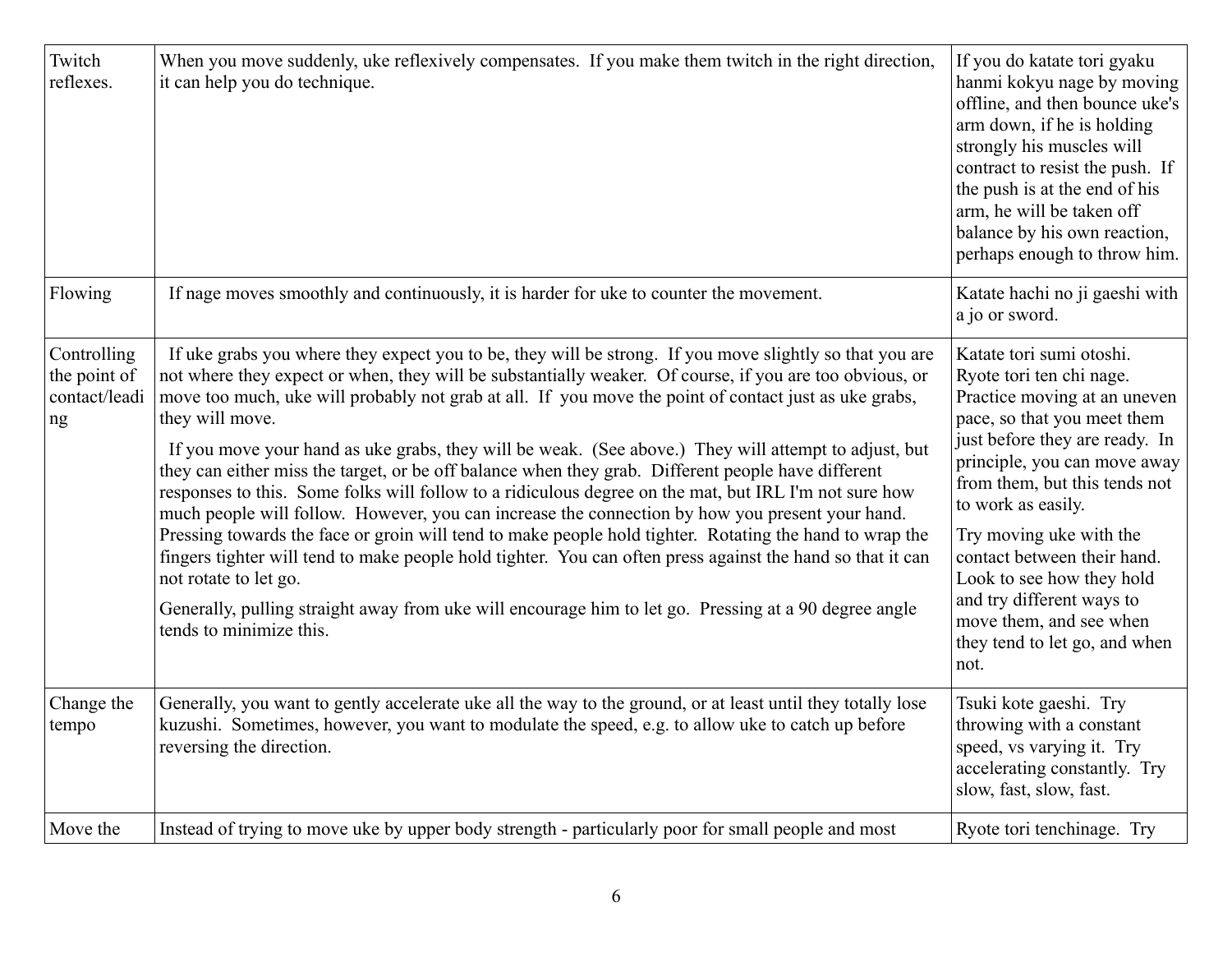| body: the<br>legs provide<br>the effort, the<br>arms are<br>connectors. | women - move them by connecting to them and moving your body.<br>Another way of looking at this is: connect by moving your arms (take out the slack), move uke (take<br>kuzushi) by moving your body, and then finish with the arms.                                                                                                                                                                                                                                | standing still and using arm<br>force, and then by moving<br>body.                                                                                                                                                                                                                             |
|-------------------------------------------------------------------------|---------------------------------------------------------------------------------------------------------------------------------------------------------------------------------------------------------------------------------------------------------------------------------------------------------------------------------------------------------------------------------------------------------------------------------------------------------------------|------------------------------------------------------------------------------------------------------------------------------------------------------------------------------------------------------------------------------------------------------------------------------------------------|
| Control Ma<br>Ai                                                        | Ma ai is distance, particularly fighting distance. Too far, and neither of you can do anything. Too close,<br>and the first one to move wins (sudden death), and you can not correctly apply force.                                                                                                                                                                                                                                                                 | Practice techniques with<br>different distances. Escapes<br>from tsuki, for example, are<br>quite difficult if the ma ai is<br>too short.<br>Practice starting out of range,<br>and taking control as contact<br>is made (vs waiting until<br>contact is made before doing<br>anything).       |
| Maintaining<br>the pressure                                             | If you move uke, then let him stand back up, you have not only wasted the movement, but have alerted<br>him to what you plan to do, so it is less likely to work again. So your technique should feel like a<br>wedge: getting a little at first, and getting more and more until uke collapses and either falls or is<br>controlled on the ground. This is related to "flowing".<br>Often, you want to continuously change the direction of the pressure a little. | Kaiten nage. Do not allow<br>uke's head to rise once you<br>get it down.<br>Escape from katate tori gyaku<br>hanmi. If you move to the<br>side and atemi, then stroke<br>your striking hand down uke's<br>arm to his hand, he will lose<br>balance more effectively.<br>(After Kensho Furuya.) |
| Reversing<br>the pressure                                               | This is the opposite of "maintaining the pressure": you press uke until he fights back, then you take him<br>in the new direction. This is related to "sensory overload".                                                                                                                                                                                                                                                                                           | Go from ikkyo to kote gaeshi.                                                                                                                                                                                                                                                                  |
| Blending<br>with<br>movement                                            | As uke attacks, nage should make contact softly, blending with uke's movement rather than a sudden<br>block or grab.                                                                                                                                                                                                                                                                                                                                                | Any technique from yokomen<br>uchi.                                                                                                                                                                                                                                                            |
| Keep your<br>center                                                     | If nage remains upright and centered, while uke is bent over and twisted, it is very easy for nage to do<br>technique, and very hard for uke to resist.                                                                                                                                                                                                                                                                                                             | Tai no henko when being<br>pushed.                                                                                                                                                                                                                                                             |